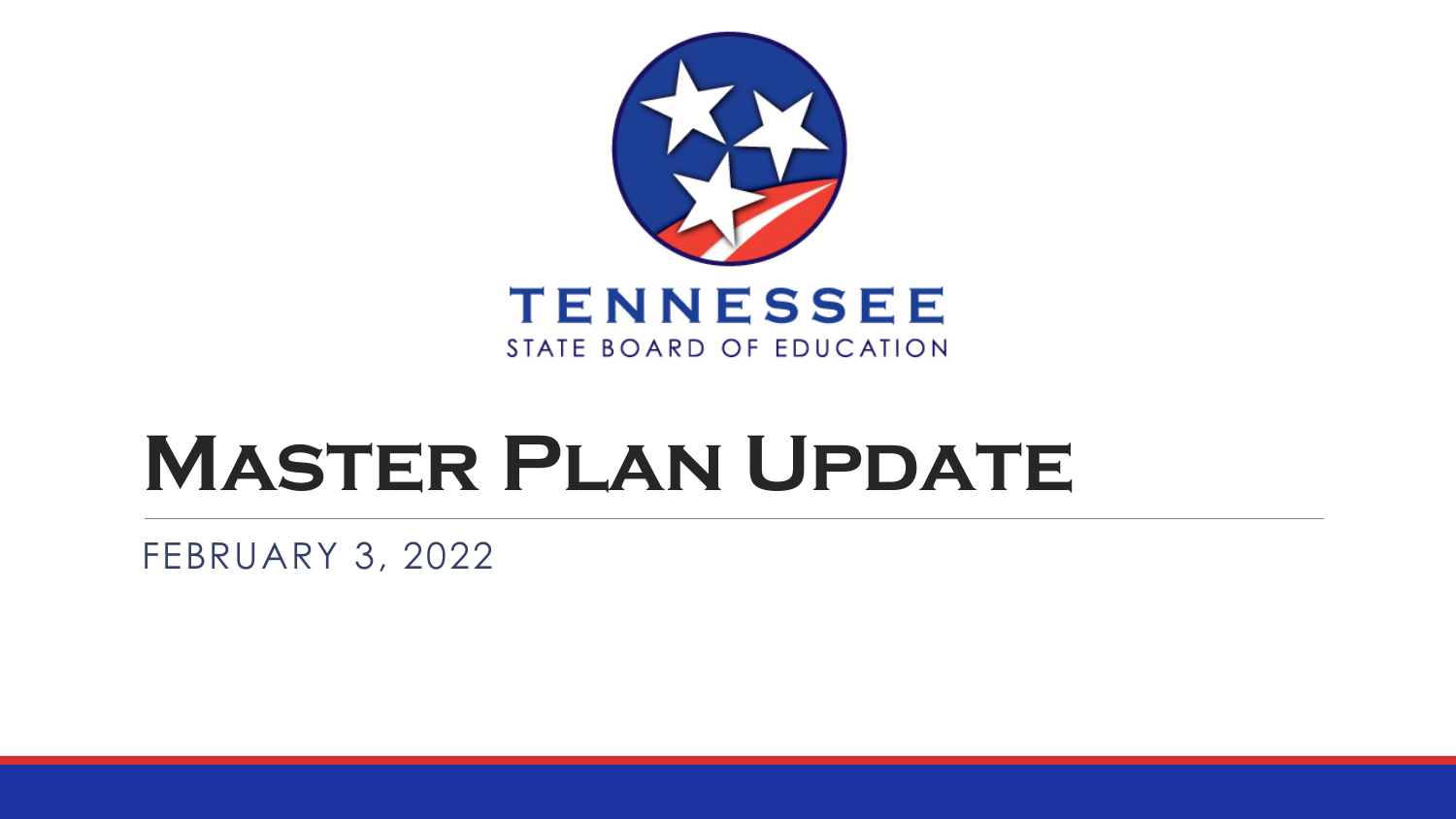# **About the Master Plan**

- T.C.A. § 49-1-302 requires the State Board to "develop and maintain current a master plan for the development of public education, kindergarten through grade twelve (K-12)..."
- The State Board adopted its Master Plan in 2020 that set five-year goals and annual policy priorities.
- The Master Plan is updated annually in July and maintains a focus on efforts within the State Board's purview.
- The Master Plan provides the State Board and all education stakeholders a lens to examine our efforts and determine whether policies and practices are preparing Tennessee's children for workforce, post-secondary success, and citizenship.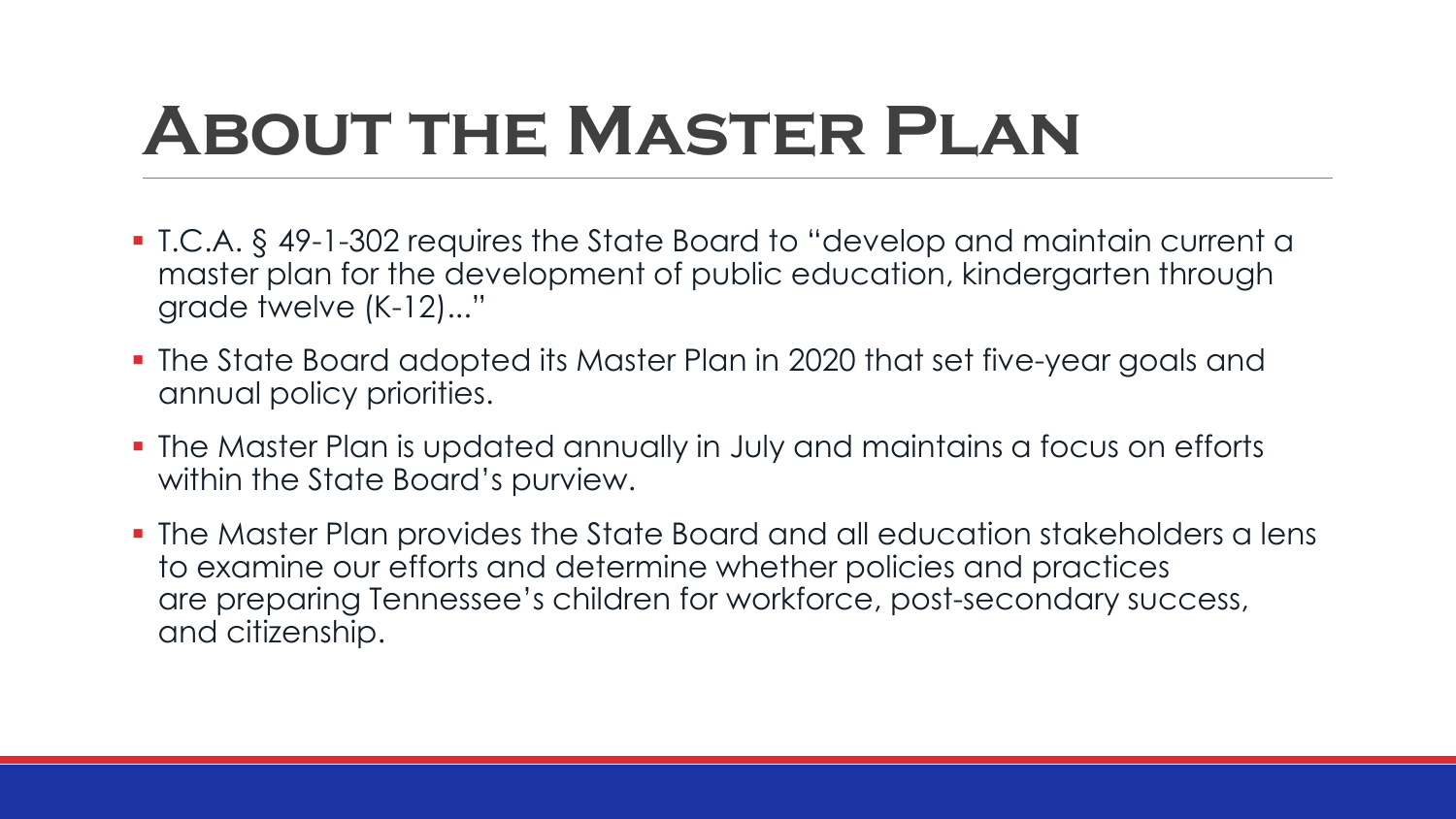# **STRATEGIC GOAL I**

- **By June 30, 2025, ensure policies and systems are in place that provide the opportunity for 100 percent of third-grade students to be on grade level in ELA as measured by TCAP results.**
- **Benchmark 1A:** by June 30, 2025, at least 75 percent of third-grade students achieve on-track or better in ELA as measured by TCAP results.
- **Action Step:** By June 30, 2022, collect and analyze baseline data from the TN Ready Spring 2021 testing cycle and learning loss summer camps, considering how valid and comprehensive the data is while understanding current gaps in student learning.

Action Step: By June 30, 2022, create and pass relevant rules and policies around LEA/Charter literacy plans (3-year renewal) and receive information on initial plans from TDOE to inform this process.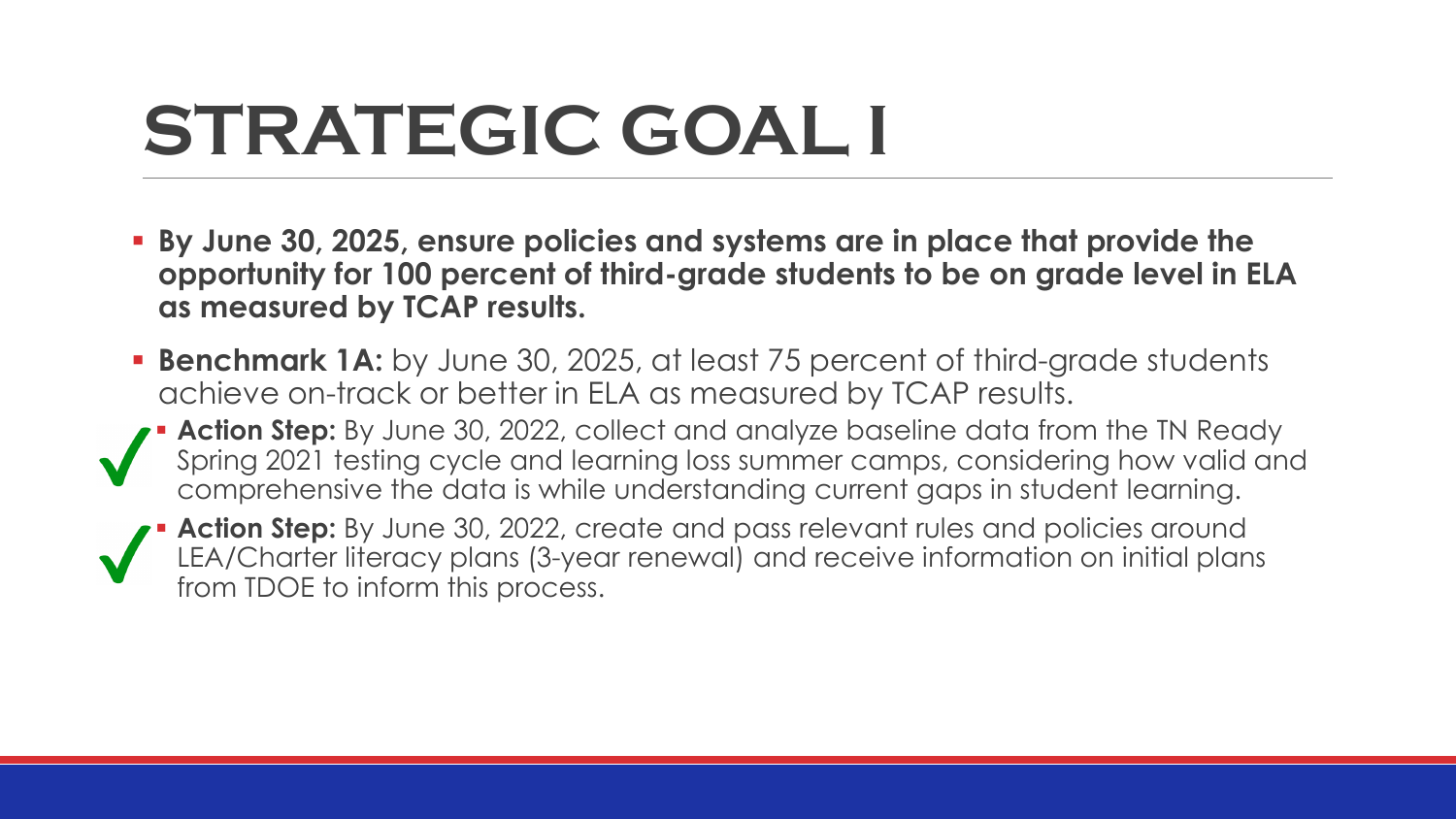# **STRATEGIC GOAL I**

- **By June 30, 2025, ensure policies and systems are in place that provide the opportunity for 100 percent of third-grade students to be on grade level in ELA as measured by TCAP results.**
- **Benchmark 1B:** By June 30, 2025, ensure LEAs provide appropriate interventions to all kindergarten through third-grade students who are below grade level in ELA. **Action Step:** By June 30, 2022, track and assess results of learning loss summer camps to determine needs for rule changes to achieve desired outcome.
	- **Action Step:** By June 30, 2022, track and assess mid-point and initial end of year data on state tutoring initiative in TN schools.
- $\overline{\mathbf{a}}$
- **Action Step:** By June 30, 2022, begin conducting research on alignment of intervention strategies in K-3 and Pre-K literacy outcomes by identifying available data from Pre-K and Kindergarten readiness through inter-agency collaboration.

**Action Step:** By June 30, 2022, create and pass relevant rules and policies based on the January 2021 special legislative session on education, including but not limited to EPP literacy standards, reading licensure assessments, and promotion and retention requirements.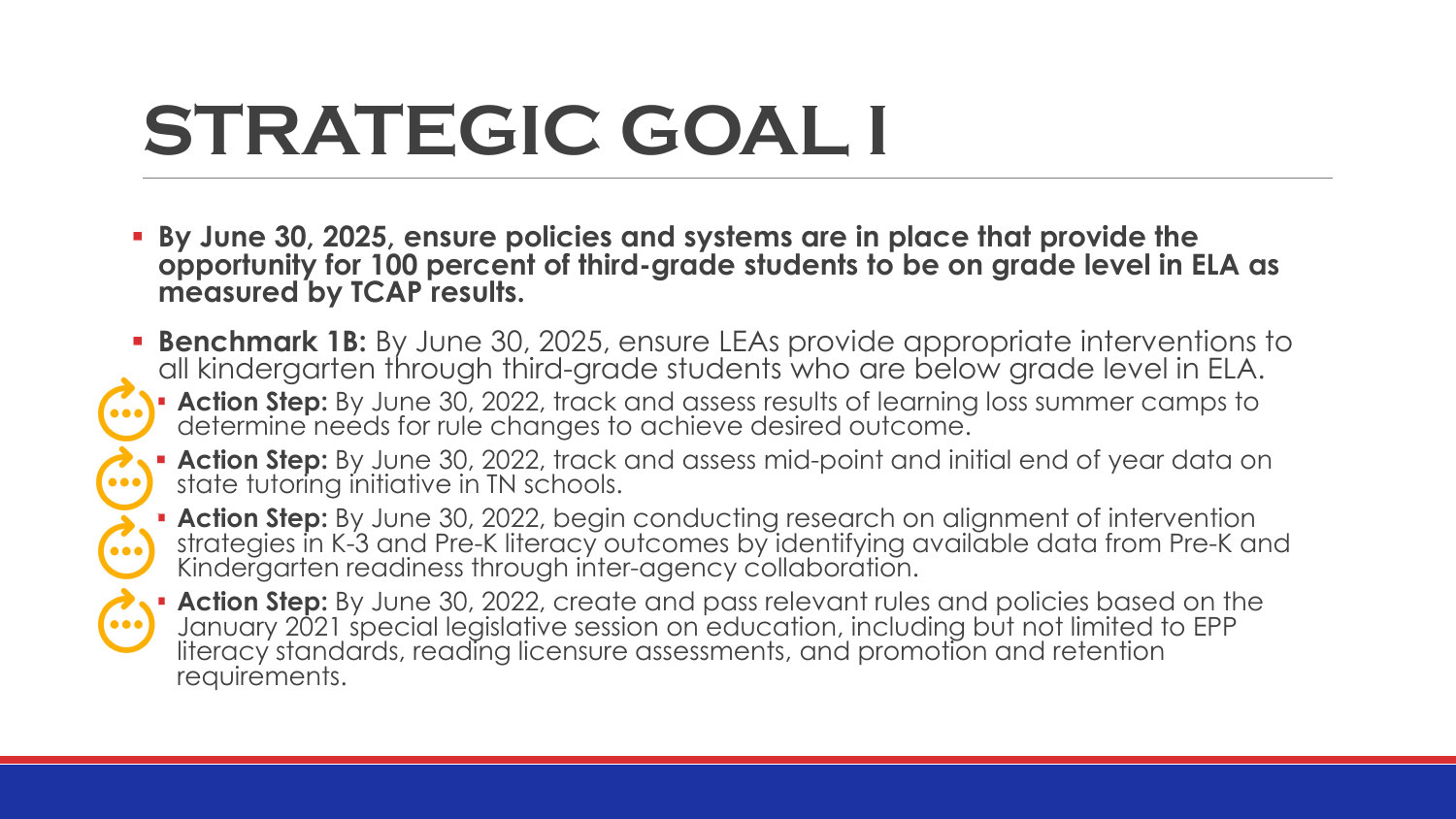# STRATEGIC GOAL II

- **By June 30, 2025, ensure policies and systems are in place that provide the opportunity for every student to complete eighth grade prepared to succeed in high school.**
- **Benchmark 2A:** By June 30, 2025, 100 percent of eighth grade students complete a Four-Year Plan or a Transition Plan for students with Individualized Education Programs (IEPs).



**Action Step:** By June 30, 2022, update rule and policy regarding the Four-Year Plan to include recent additions to and revisions of career and technical education pathways and work with the TDOE to identify specific avenues to monitor implementation.



 **Action Step:** By June 30, 2022, work with TDOE to provide communication to districts supporting the implementation of 4-year plans and interest inventory/aptitude assessments as required by state law as well as IEP Transition plans as required by federal law. Work with TDOE to monitor district implementation and compliance.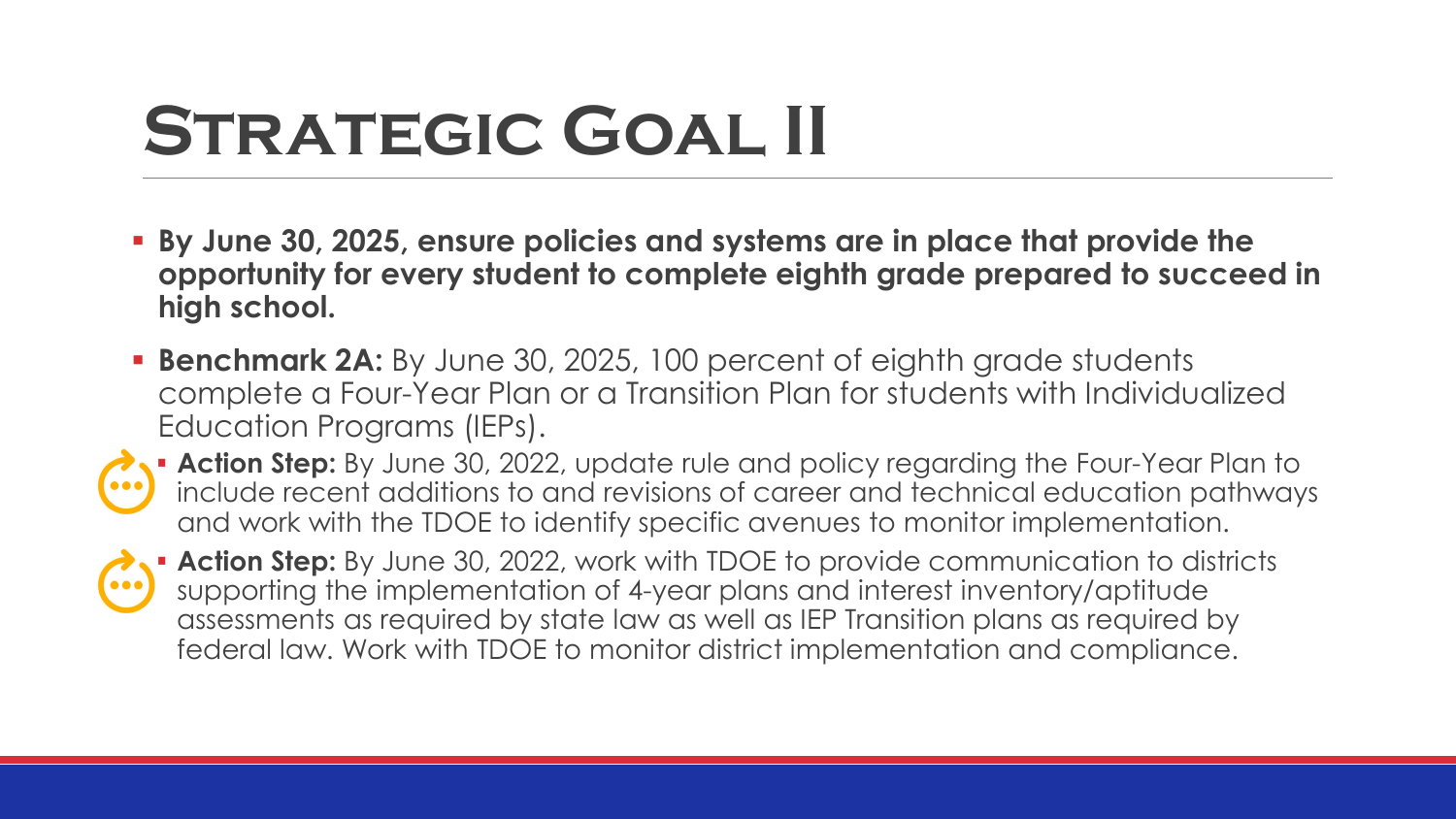# STRATEGIC GOAL II

- **By June 30, 2025, ensure policies and systems are in place that provide the opportunity for every student to complete eighth grade prepared to succeed in high school.**
- **Benchmark 2B:** By June 30, 2025, at least 60 percent of eighth-grade students score on-track or better in ELA as measured by TCAP results, and at least 75 percent of eighth-grade students score on-track or better in math as measured by TCAP results.



**Action Step:** By June 30, 2022, research effective practices for 1st-8th grade summer learning camps and update relevant rules/policies to reflect the research including reporting from TDOE on 2021 TNReady testing data. Gather best practices from around the state from summer 2021 learning camps.



**Action Step:** By June 30, 2022, request a presentation by TDOE during a quarterly workshop regarding its plans to ensure proper supports are provided to districts in selecting textbook and materials and providing teacher professional development in advance of revised Math standards being implemented in grades K-12 in the 2023- 24 school year.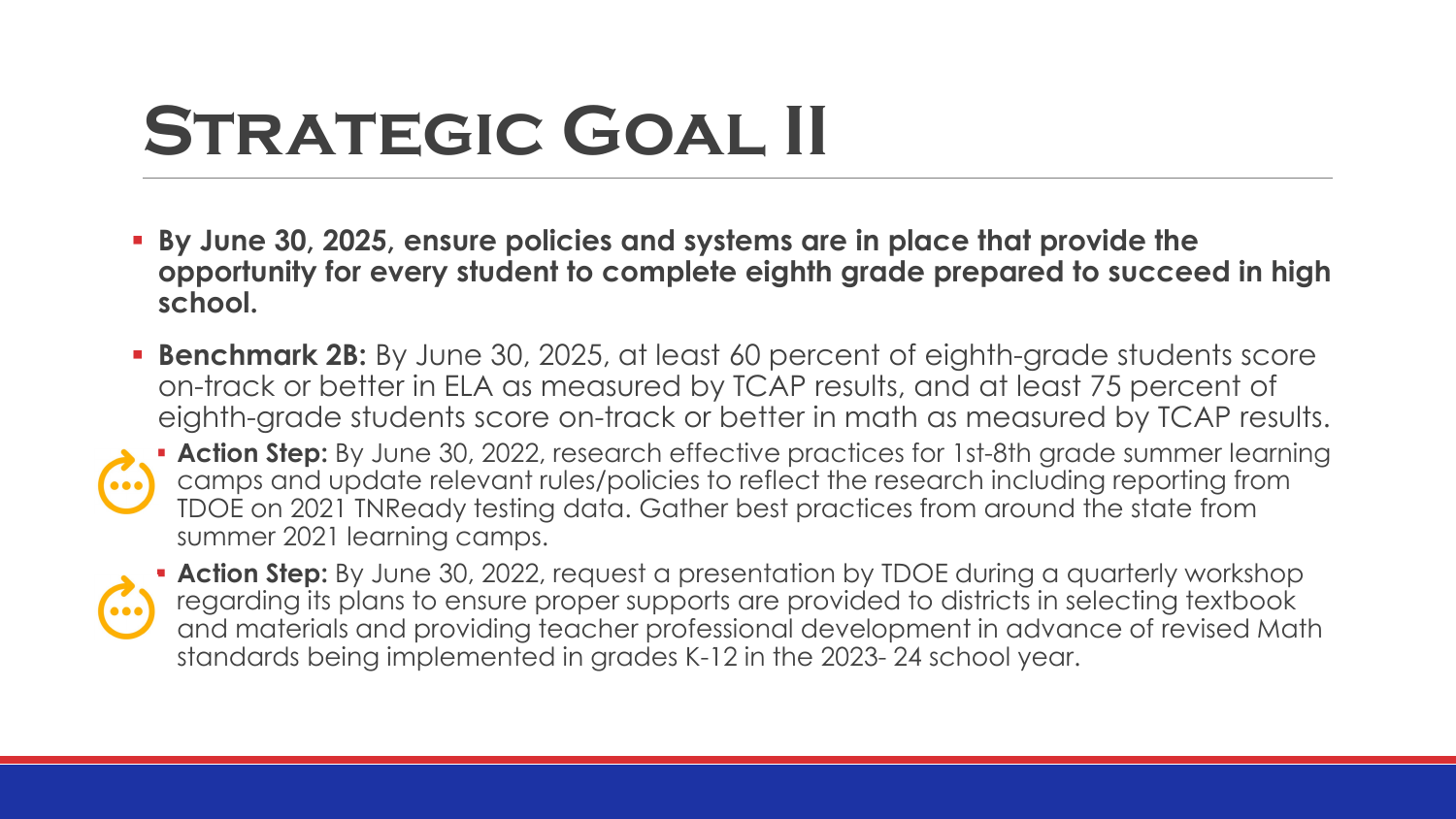# **Strategic Goal III**

- **By June 30, 2025, ensure policies and systems are in place to provide opportunities for every student to be prepared for success after high school.**
- **Benchmark 3A:** By June 30, 2025, every student graduates having achieved one or more of the Ready Graduate Indicators.
- **Action Step:** By June 30, 2022, obtain data from TDOE and local districts to produce a report regarding district-by-district analysis of the current access to preparation for and performance on the ACT, military readiness assessments, and early postsecondary opportunity requirements, including Industry Certification and dual college enrollment.<br>Consider TN industry needs specifically by engaging with TN business leaders as well as interagency coordination with appropriate agencies such as the Tennessee Higher Education Commission (THEC), Department of Economic and Community Development, and Department of Labor and Workforce Development.



 **Action Step:** By June 30, 2022, identify and begin to undertake relevant actions based on the report, such as rule and policy revisions.

**Action Step:** By June 30, 2022, work with THEC on the incorporation of TCAT courses as graduation requirement substitutions as appropriate.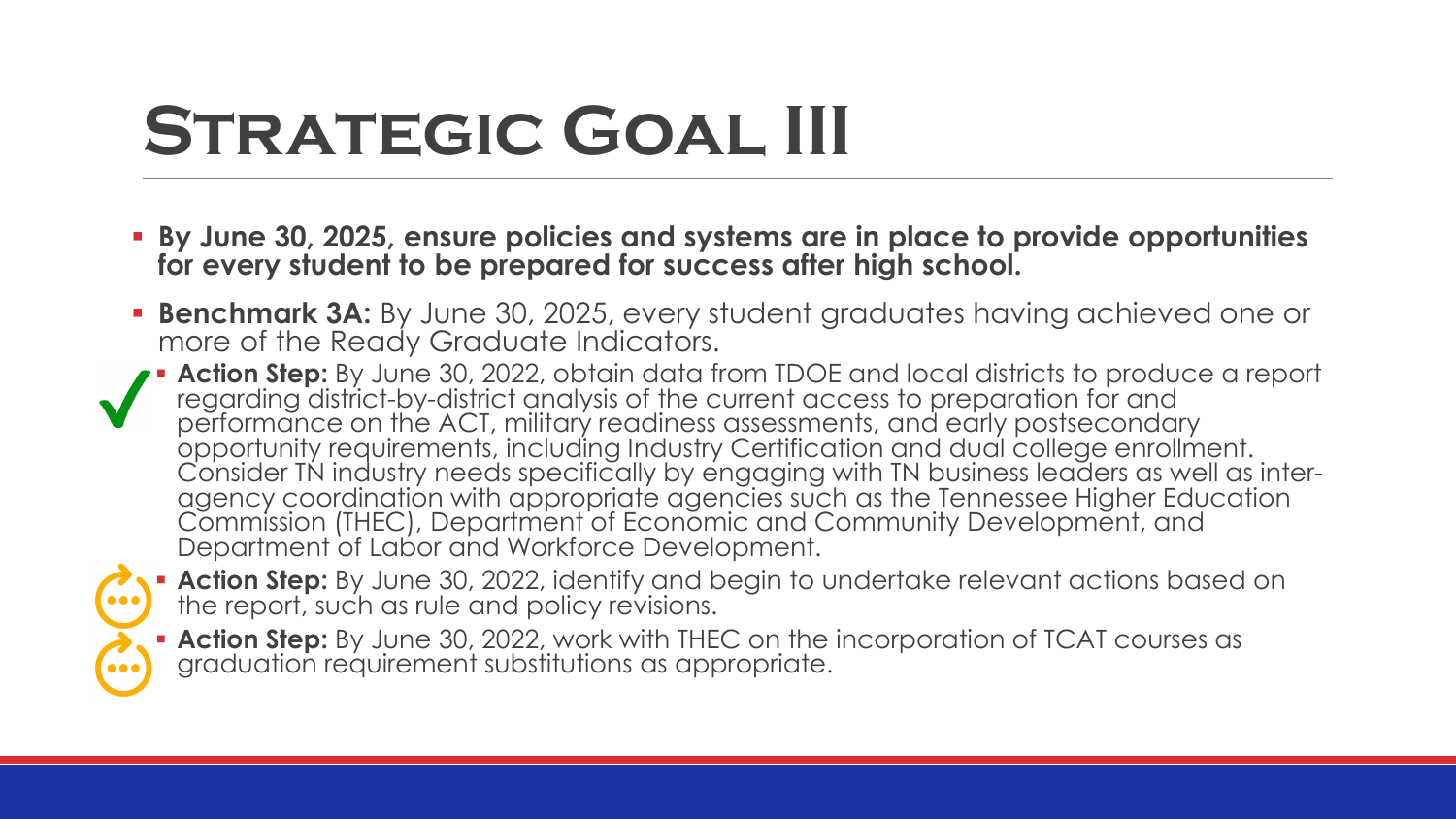### STRATEGIC GOAL III

- **By June 30, 2025, ensure policies and systems are in place to provide opportunities for every student to be prepared for success after high school.**
- **Benchmark 3B:** By June 30, 2025, 100 percent of students complete a High School and Beyond Plan, or a Transition Plan for students with IEPs, by the time they finish 11th grade.



**Action Step:** By June 30, 2022, build on the existing requirement for eighth graders to create four-year plans that are reviewed annually through high school to establish a stronger requirement for a High School and Beyond Plan in rule and policy.



**Action Step:** By June 30, 2022, collaborate with stakeholders, including school counselors and other school-based leaders, to create resources and best practices to support Tennessee High School and Beyond Plans in order for every high school student to develop a personalized plan for their post-secondary success.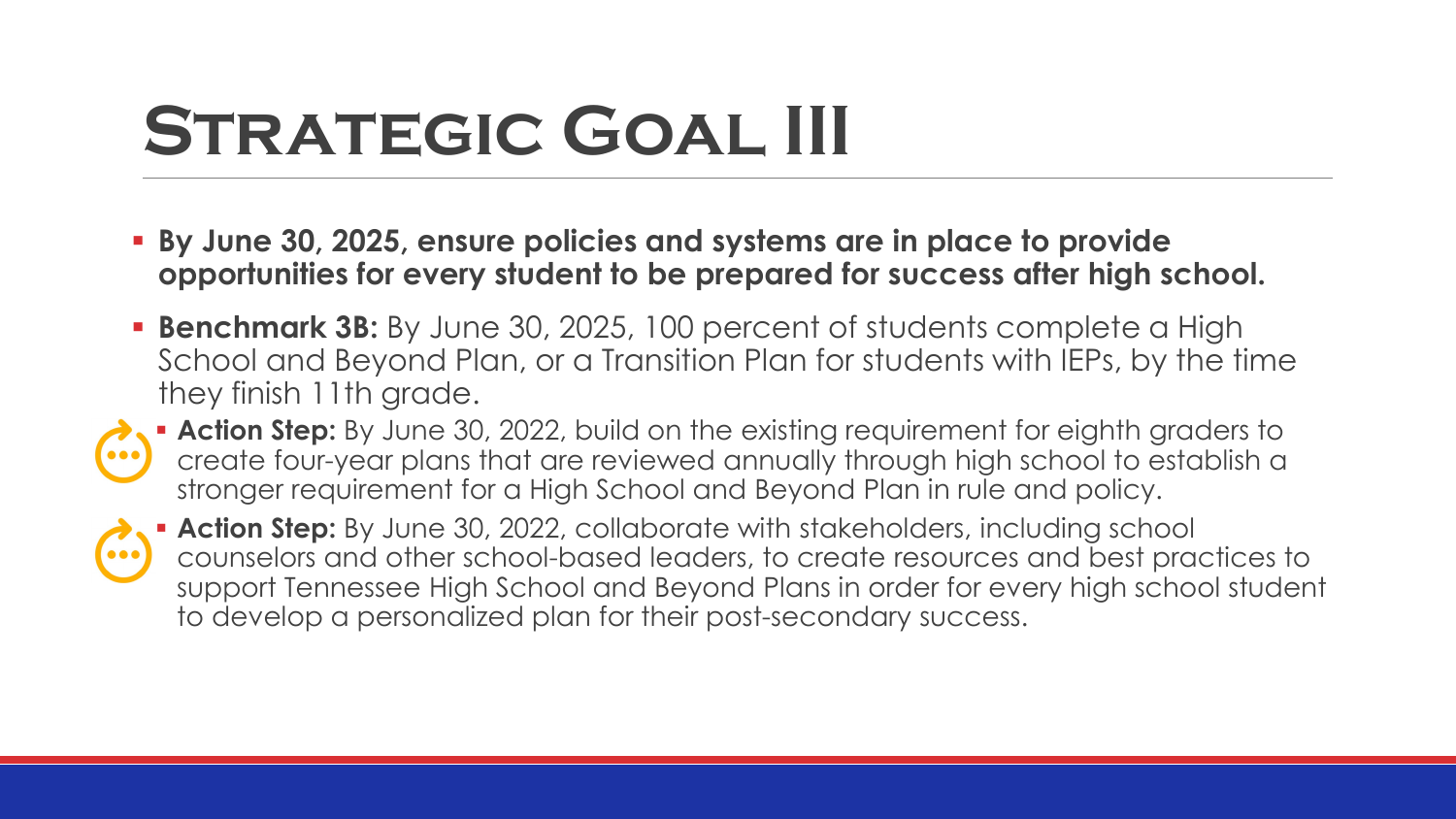# **Strategic Goal IV**

- **By June 30, 2025, ensure policies and systems are in place so that a high-quality and effective teacher is present in every Tennessee public school classroom.**
- **Benchmark 4A:** By June 30, 2025, meet the demand for high-quality and effective teachers statewide.



**Action Step:** By June 30, 2022, develop protocol with assessment vendors to ensure content area licensure assessments align with TN academic standards based on standards review cycle.



**Action Step:** By June 30, 2022, publish first-time pass rates of educator candidates by EPP on content area licensure assessments on a public report to the Educator Preparation and Licensure Subcommittee.

 **Action Step:** By June 30, 2022, work with TDOE and other stakeholders to create and pass relevant rules and policies around district-led teacher training programs for additional endorsements, as required by recently passed statute, as well as continuing to promote "Grow Your Own" initiatives throughout the state to help meet high demand endorsement areas.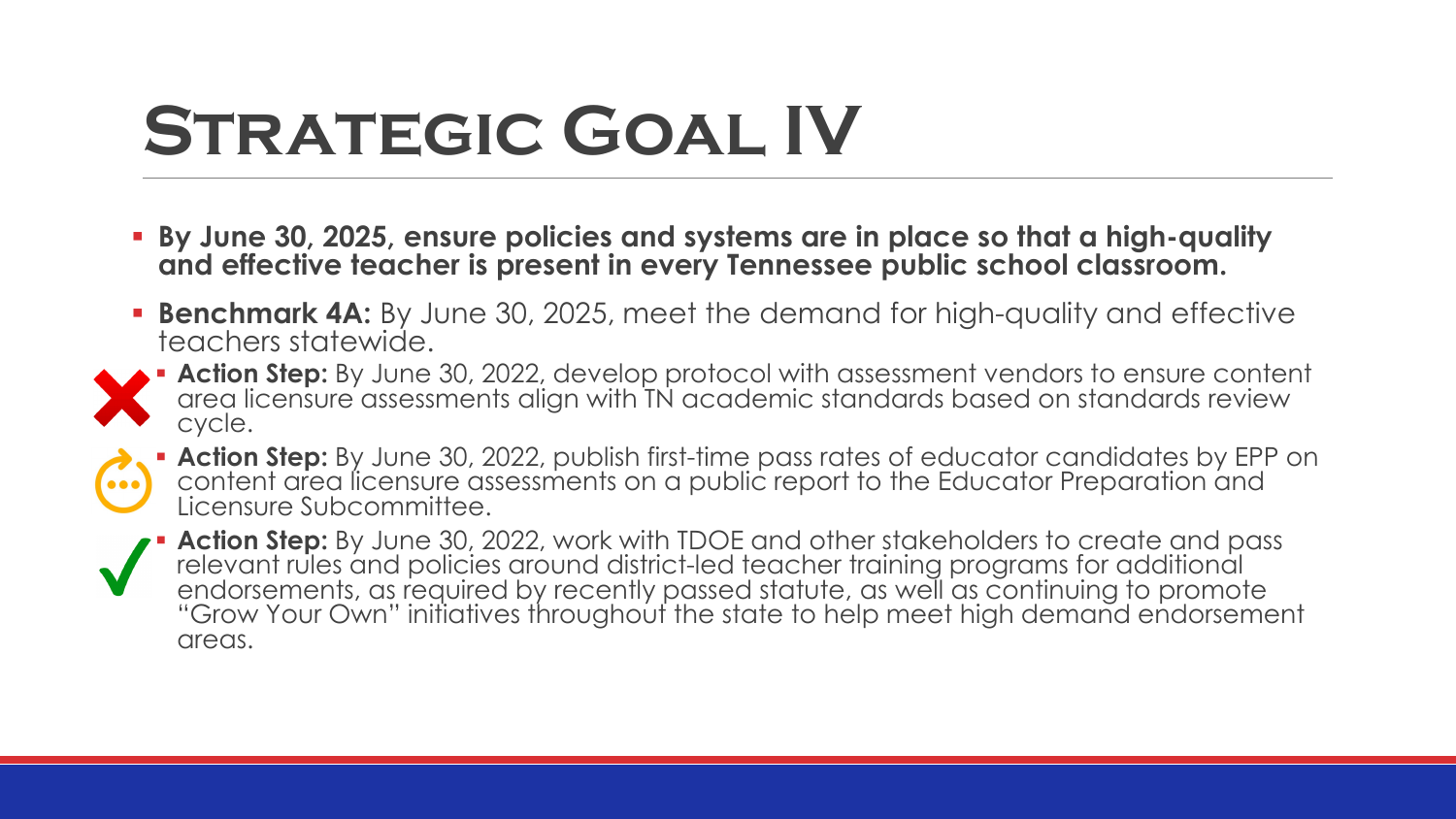# **Strategic Goal IV**

- **By June 30, 2025, ensure policies and systems are in place so that a high-quality and effective teacher is present in every Tennessee public school classroom.**
- **Benchmark 4B:** By June 30, 2025, improve retention of high-quality, and effective teachers.



**Action Step:** By June 30, 2022, commission a third-party analysis of the effectiveness of the Tennessee Educator Accelerator Model (TEAM) and the other state-approved teacher observation models.



**Action Step:** By June 30, 2022, conduct nationwide research on most effective teacher retention strategies and provide policy recommendation around these strategies.

**Action Step:** By June 30, 2022, analyze teacher vacancy data as submitted annually by LEAs to the TDOE and determine areas of greatest need for high-quality and effective teachers.



 **Action Step:** By June 30, 2022, collaborate with TERA or a similar organization to conduct research on why teachers are leaving the field. This could include studying exit interviews or other measures accessible to the state.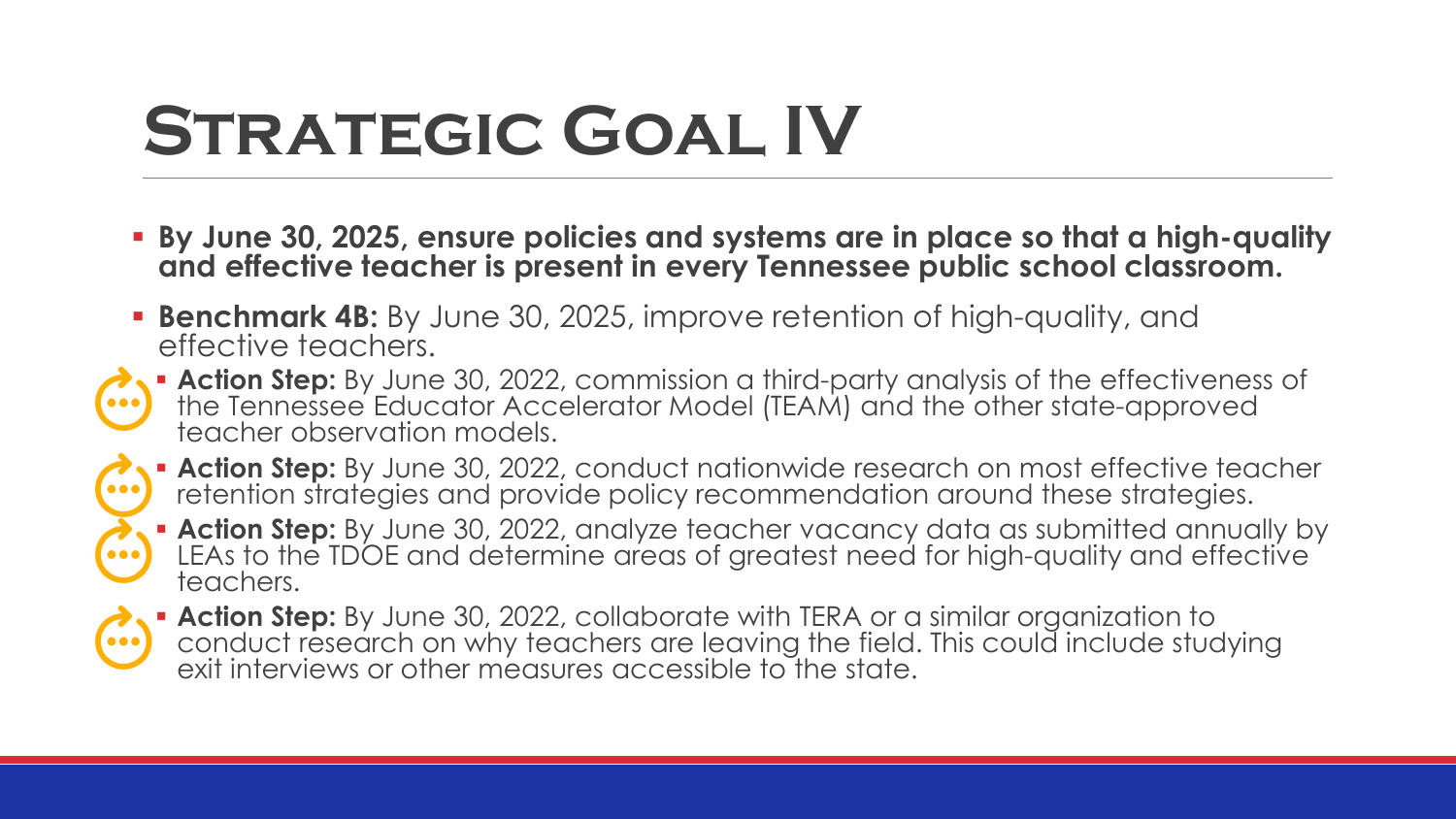# STRATEGIC GOAL IV

- **By June 30, 2025, ensure policies and systems are in place so that a high-quality and effective teacher is present in every Tennessee public school classroom.**
- **Benchmark 4C:** By June 30, 2025, every school counselor is able to fully implement the Tennessee School Counseling Standards.
- **Action Step:** By June 30, 2022, use data from the Tennessee Educator Survey to track the implementation of the Tennessee School Counseling Standards that were adopted by the State Board in 2017 as well as common challenges and potential policy revisions.
- 
- **Action Step:** By June 30, 2021, identify and begin to undertake relevant actions based on the report, including but not limited to rule and policy revisions.
- - **Action Step:** By June 30, 2022, review EPP standards for school counselors and analyze effectiveness of implementation.
	- **Action Step:** By June 30, 2022, work with TDOE to collect data on use of counselor's time by collecting snapshot data from counselors around the state on how their time is spent across a given week.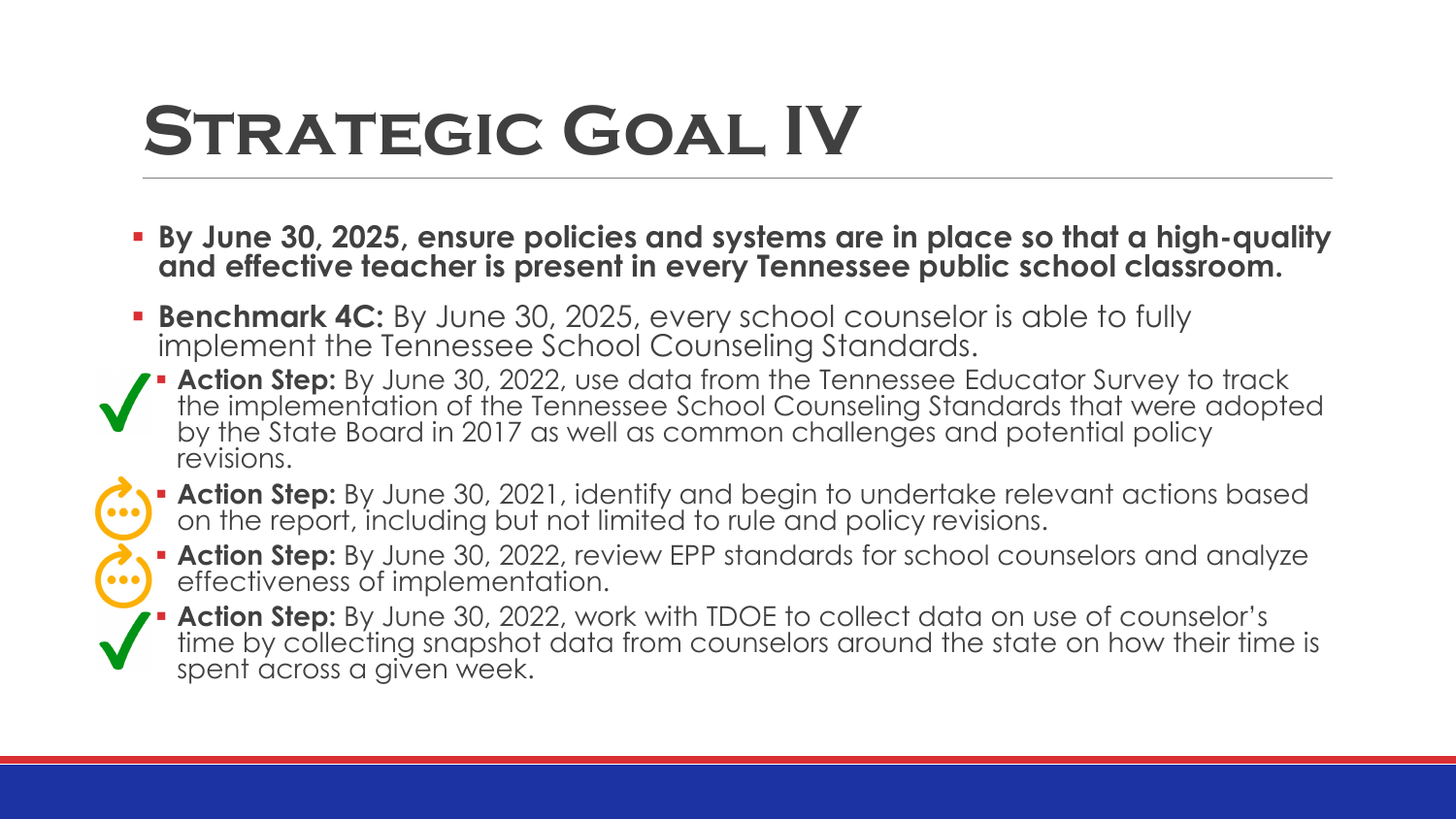# **Strategic Goal IV**

- **By June 30, 2025, ensure policies and systems are in place so that a high-quality and effective teacher is present in every Tennessee public school classroom.**
- **Benchmark 4D:** By June 30, 2025, meet the demand for high-quality and effective school leaders statewide.
- **Action Step:** By June 30, 2022, identify effective leader retention strategies that are national and state specific.
	- **Action Step:** By June 30, 2022, identify best practices of school leaders to grow and retain teachers through national and state specific research.
	- **Action Step:** By June 30, 2022, collect and analyze data on leader evaluation outcomes to determine the distribution of high-quality leaders across the state.
	- Action Step: By June 30, 2022, update the Tennessee Instructional Leadership Standards policy to align with changes to EPP literacy standards for instructional leaders.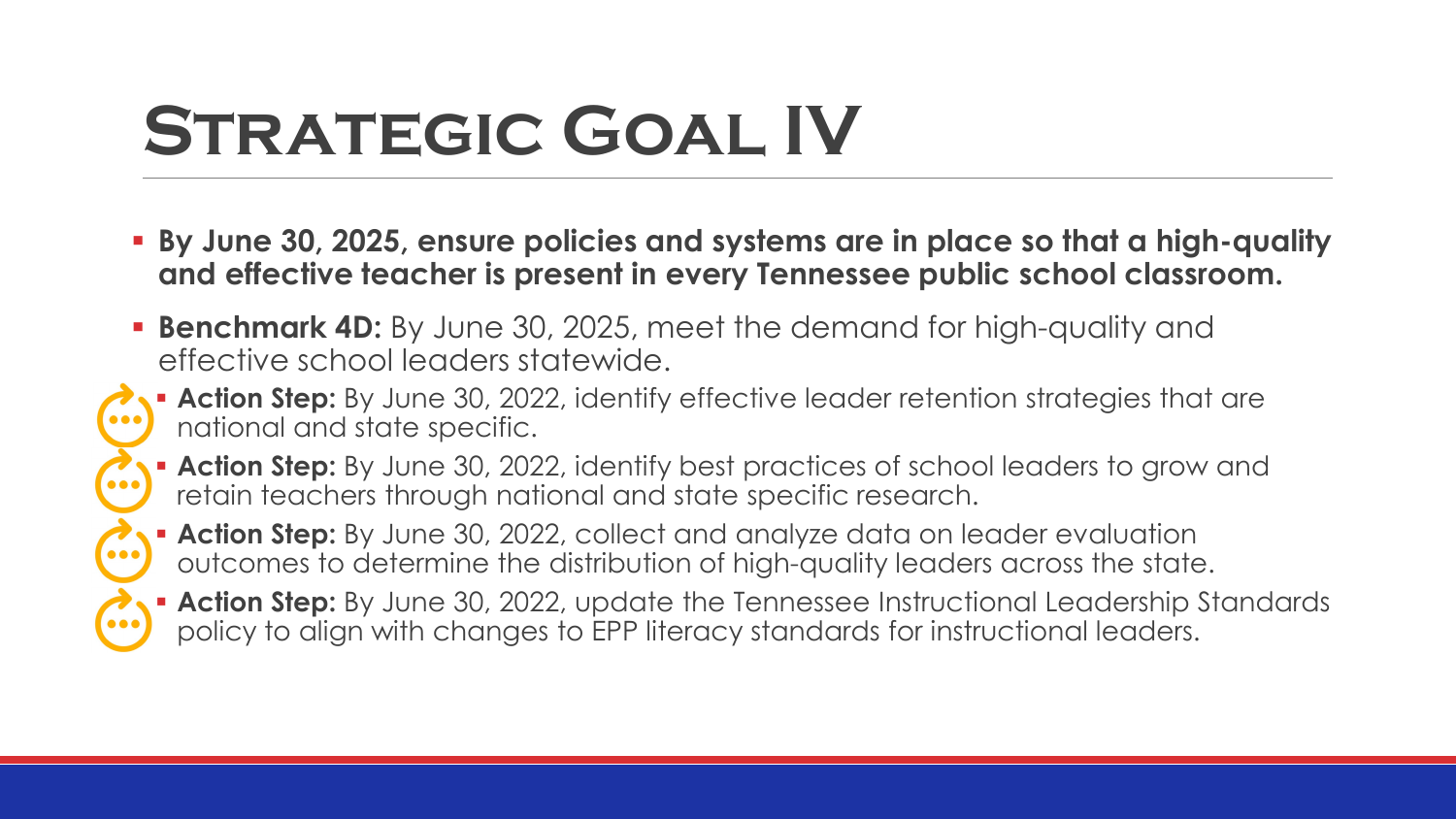### STRATEGIC GOAL V

- **By June 30, 2025, ensure policies are in place to provide every Tennessee student equitable access to high-quality learning options.**
- **Benchmark 5A:** By June 30, 2025, all charter school authorizers meet quality authorizing expectations based on the charter school authorizer evaluation rule.
- Action Step: By June 30, 2022, write a status report on the first official Charter Authorizer evaluation cycle to present to the State Board and provide to stakeholders.



**Action Step:** By June 30, 2022, complete a review of all State Board rules and policies to identify areas of flexibility for charter schools as well as areas in which they may act separately from their authorizer.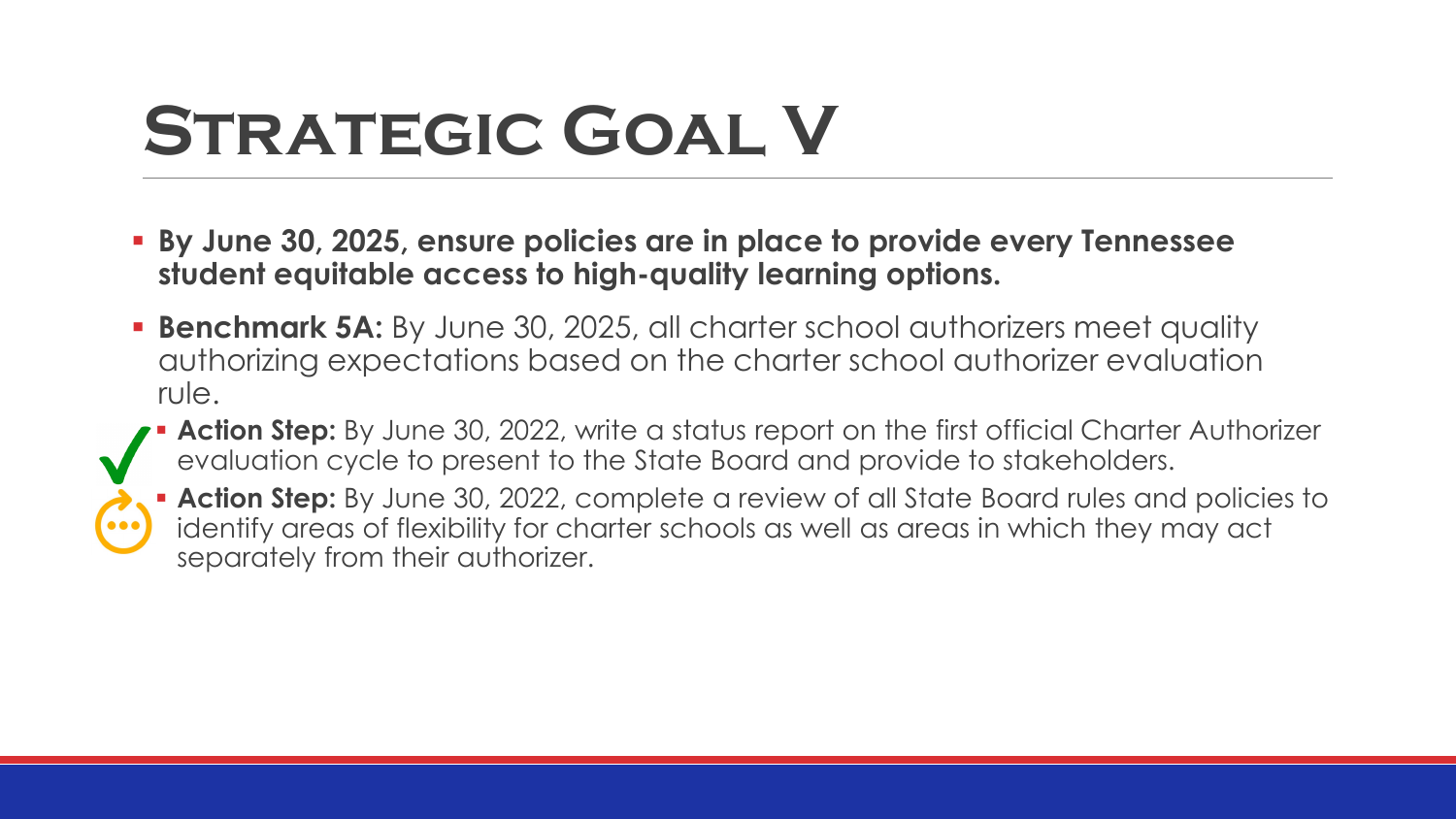# STRATEGIC GOAL V

- **By June 30, 2025, ensure policies are in place to provide every Tennessee student equitable access to high-quality learning options.**
- **Benchmark 5B:** By June 30, 2025, conduct a comprehensive review and incorporate best practices of innovative learning options for students, including school choice programs as well as remote or virtual learning.
- Action Step: By June 30, 2022, participate in the TDOE's Individual Education Account (IEA) advisory council to identify any necessary rule revisions to align with best practices.
- **Action Step:** By June 30, 2022, support the TDOE as requested in creating a report pursuant to T.C.A. § 49-16-104 that analyzes the extent to which students have  $\bullet\bullet\bullet$ equitable access to, and opportunities to engage in, standards aligned virtual education programs.
	- **Action Step:** By June 30, 2022, finalize revisions to the virtual school and virtual education programs rule to include modernized language and promote practices that will accelerate student learning.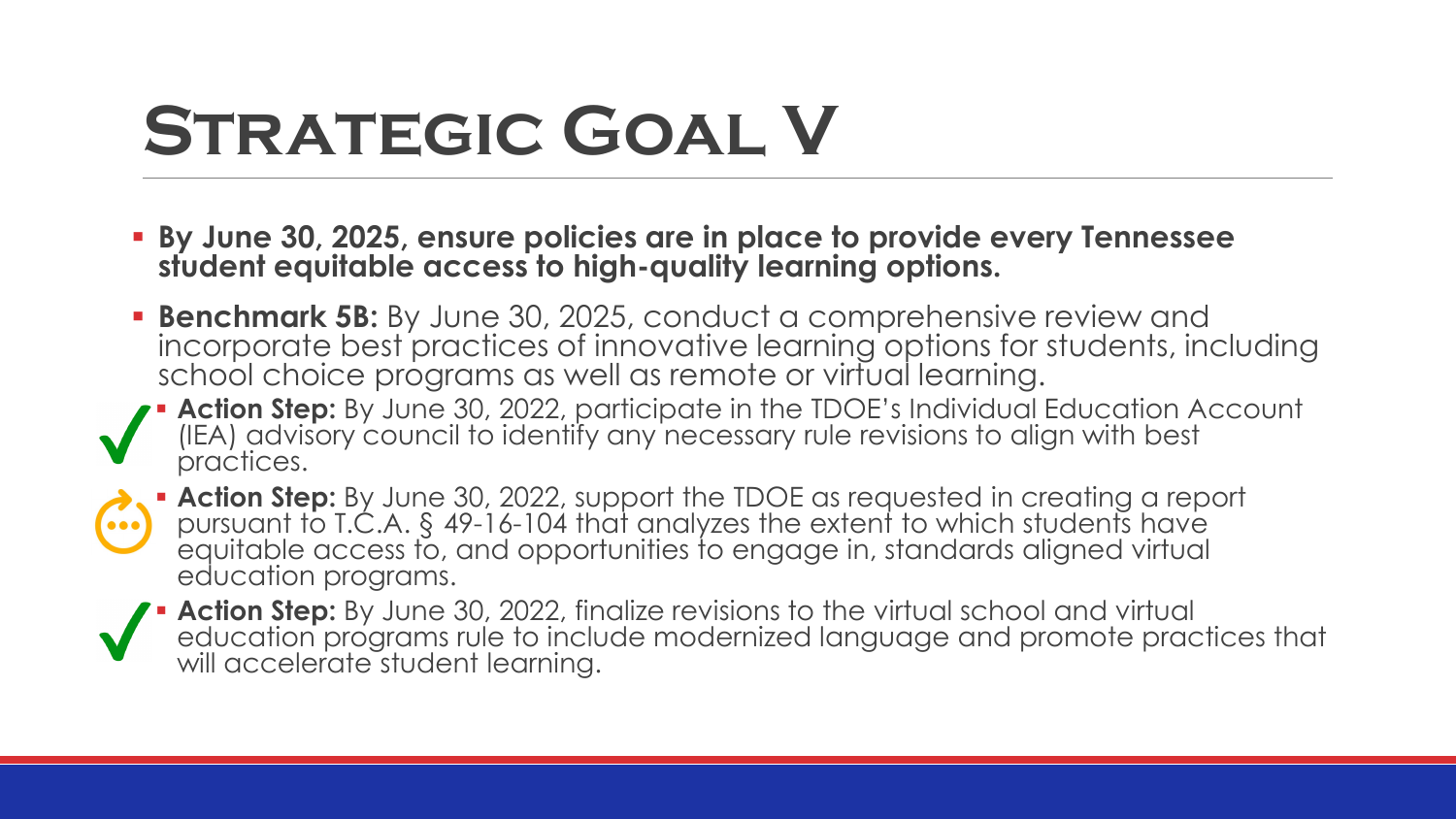# STRATEGIC GOAL V

- **By June 30, 2025, ensure policies are in place to provide every Tennessee student equitable access to high-quality learning options.**
- **Benchmark 5C:** By June 30, 2025, codify the state's accountability system in rule and policy and ensure any revisions receive approval from the U.S. Department of Education.



 **Action Step:** By June 30, 2022, identify and monitor relevant statutory requirements and best practices regarding school and district accountability in collaboration with external stakeholders and the COVID-19 Education Recovery and Innovation Commission (ERIC).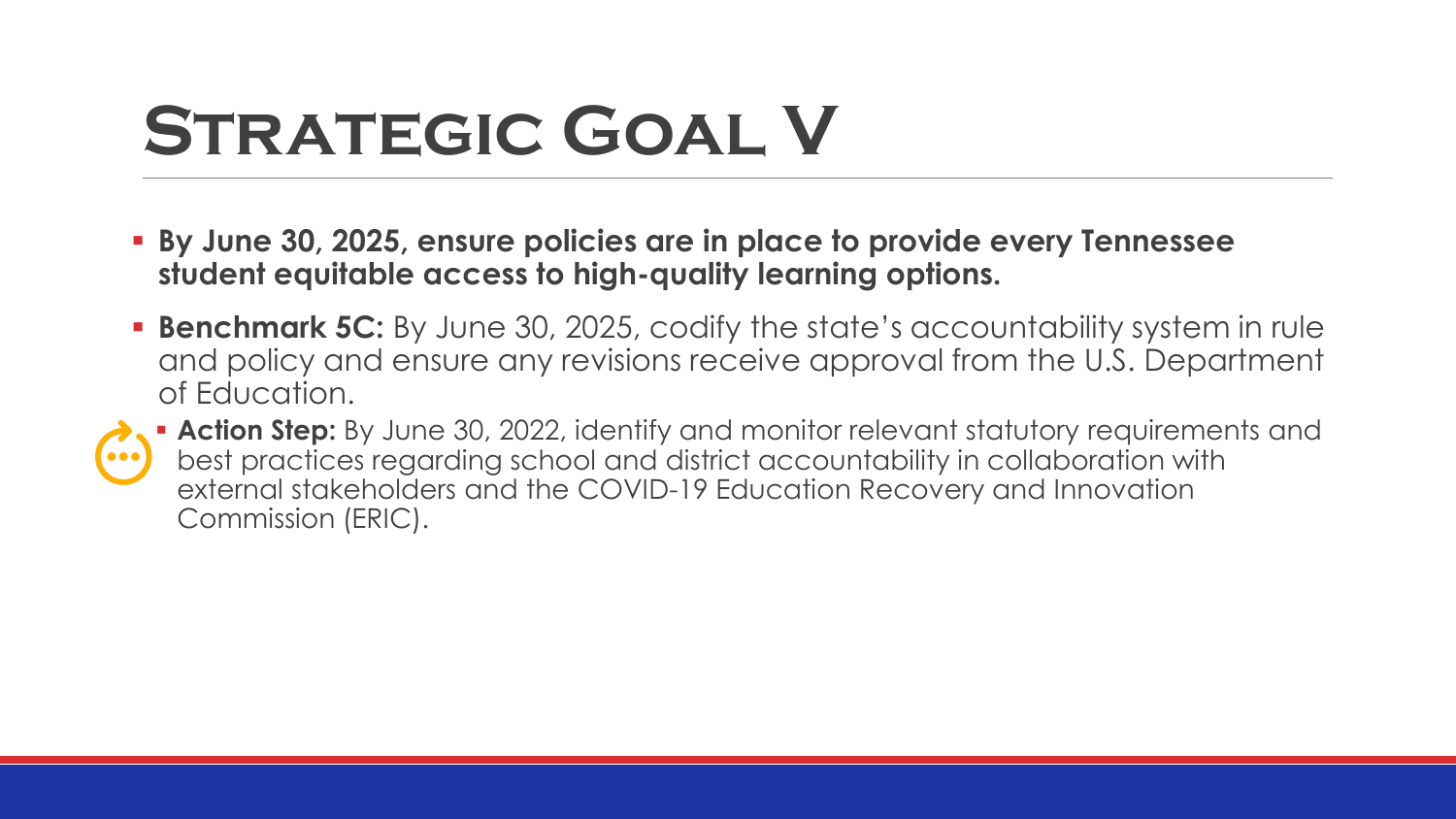#### **Looking Ahead**

- One-on-one member feedback meetings between January and April
- Monthly staff check-ins and continuous updates to the Master Plan Tracker
- First and final reading of the 2022-23 Master Plan at our July meeting